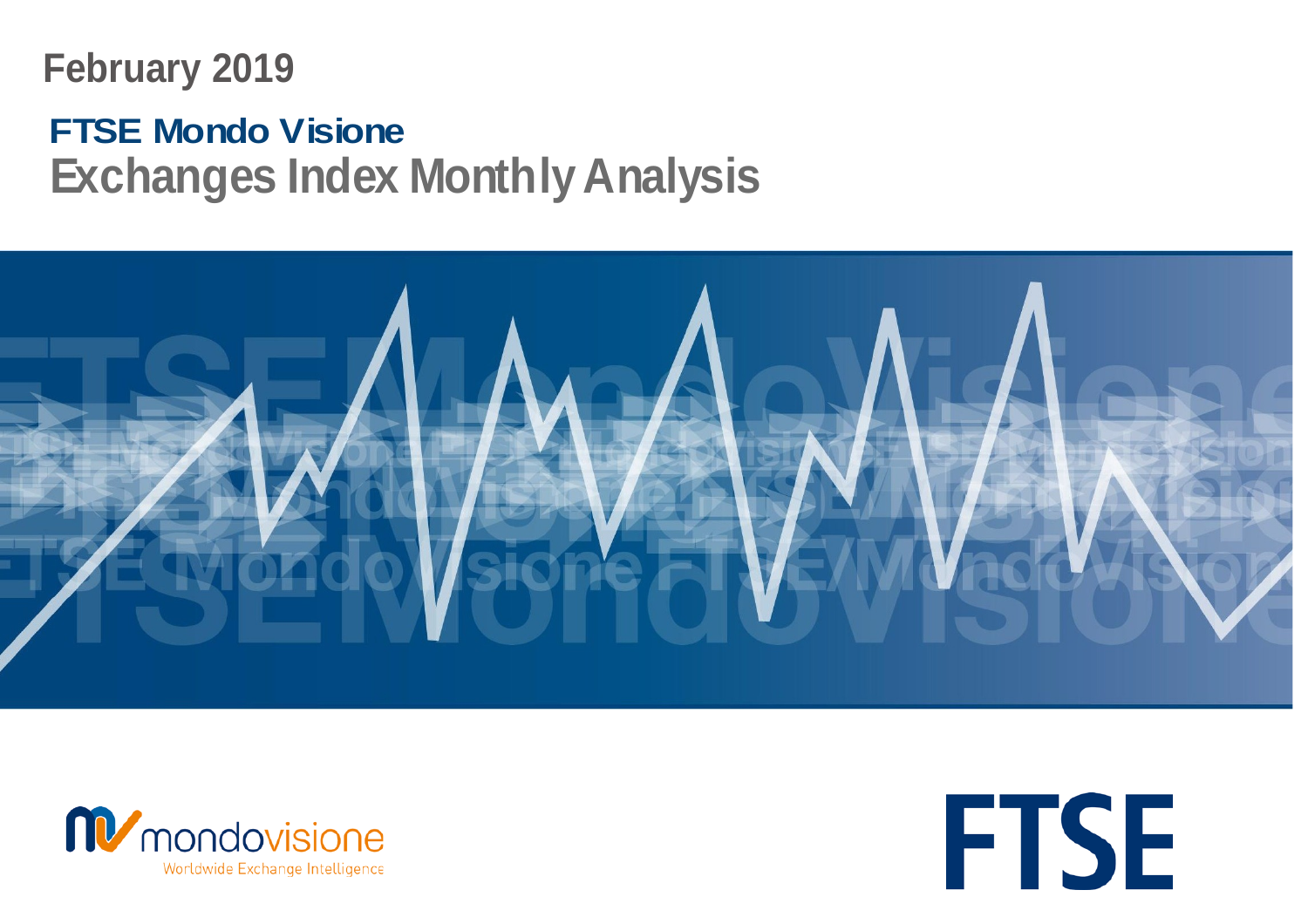**The FTSE Mondo Visione Exchanges Index is a comprehensive measure of all publicly traded stock exchanges and trading floors:**

> Bolsa Mexicana de Valores SA Japan Exchange Group Bolsa y Mercado Espanoles **International Exchange Ltd** Johannesburg Stock Exchange Ltd BSE **BSE London Stock Exchange Group** Bulgarian Stock Exchange - Sofia Moscow Exchange Bursa de Valori Bucuresti SA Multi Commodity Exchange of India<br>Bursa Malavsia Multi Commodity Exchange Cboe Global Markets<br>
> CME Group<br>
> New Zea Deutsche Bourse **Philippine Stock Exchange** Dubai Financial Market **Singapore Exchange Ltd** Euronext TMX Group Hellenic Exchanges SA Warsaw Stock Exchange

Australian Securities Exchange Ltd<br>
B3 SA<br>
Hong Kong Exchanges and Clearing Ltd<br>
Intercontinental Exchange **IntercontinentalExchange** Nairobi Securities Exchange New Zealand Exchange Ltd

**FTSE** 

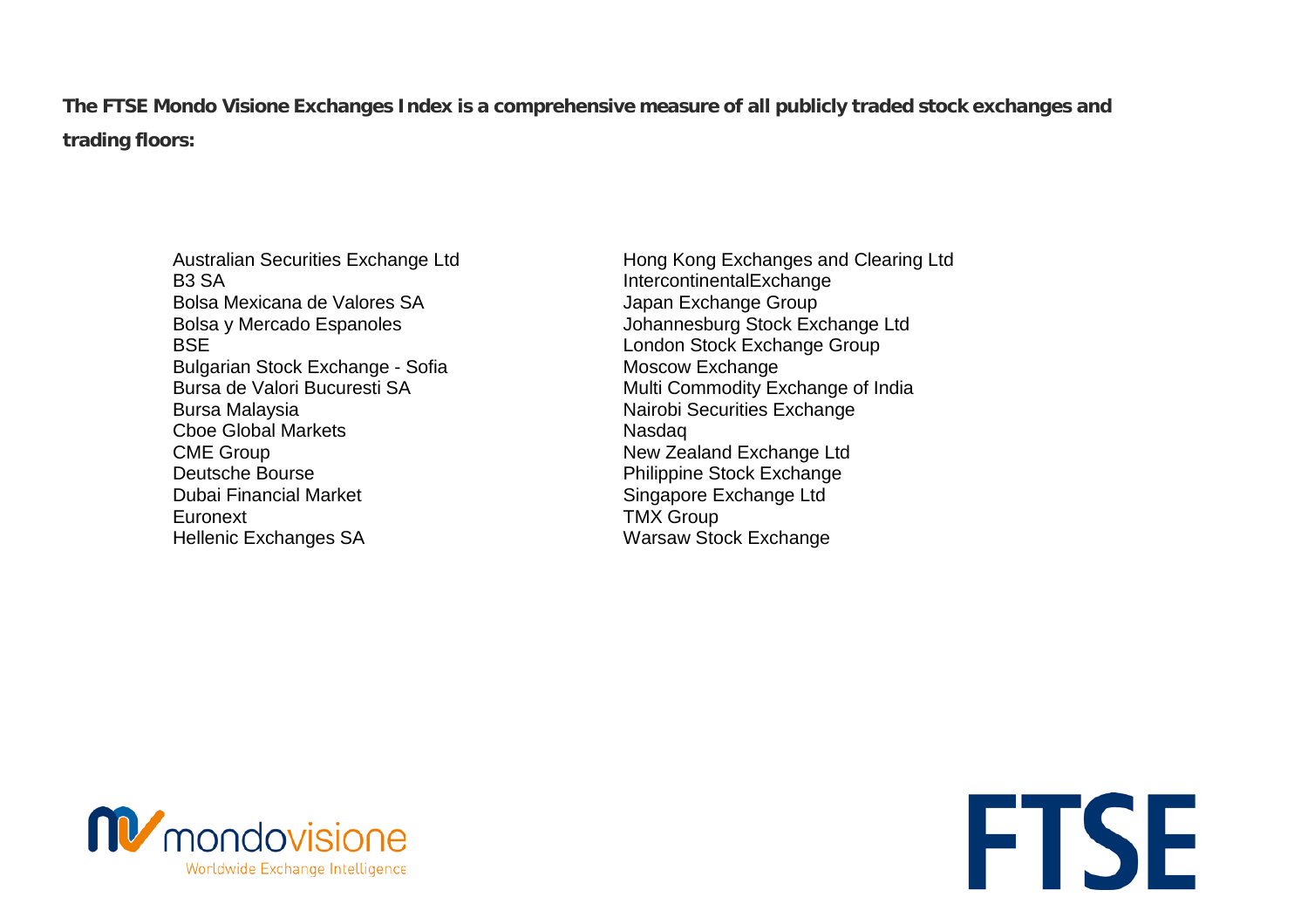#### **INDEX VALUE**

|                                       | <b>Index Value</b> |
|---------------------------------------|--------------------|
| 28/02/2019                            | 52945.38           |
| 31/01/2019                            | 52079.51           |
| Closing all-time high - 12 March 2018 | 53408.58           |
|                                       |                    |

Source: FTSE Group, data as at 28 February 2019

#### **PERFORMANCE**

|            | <b>Capital Return</b> |
|------------|-----------------------|
| YTD (USD%) | 72                    |
| 1M (USD%)  | 17                    |
| 12M (USD%) | 1 R                   |

Source: FTSE Group, data as at 28 February 2019



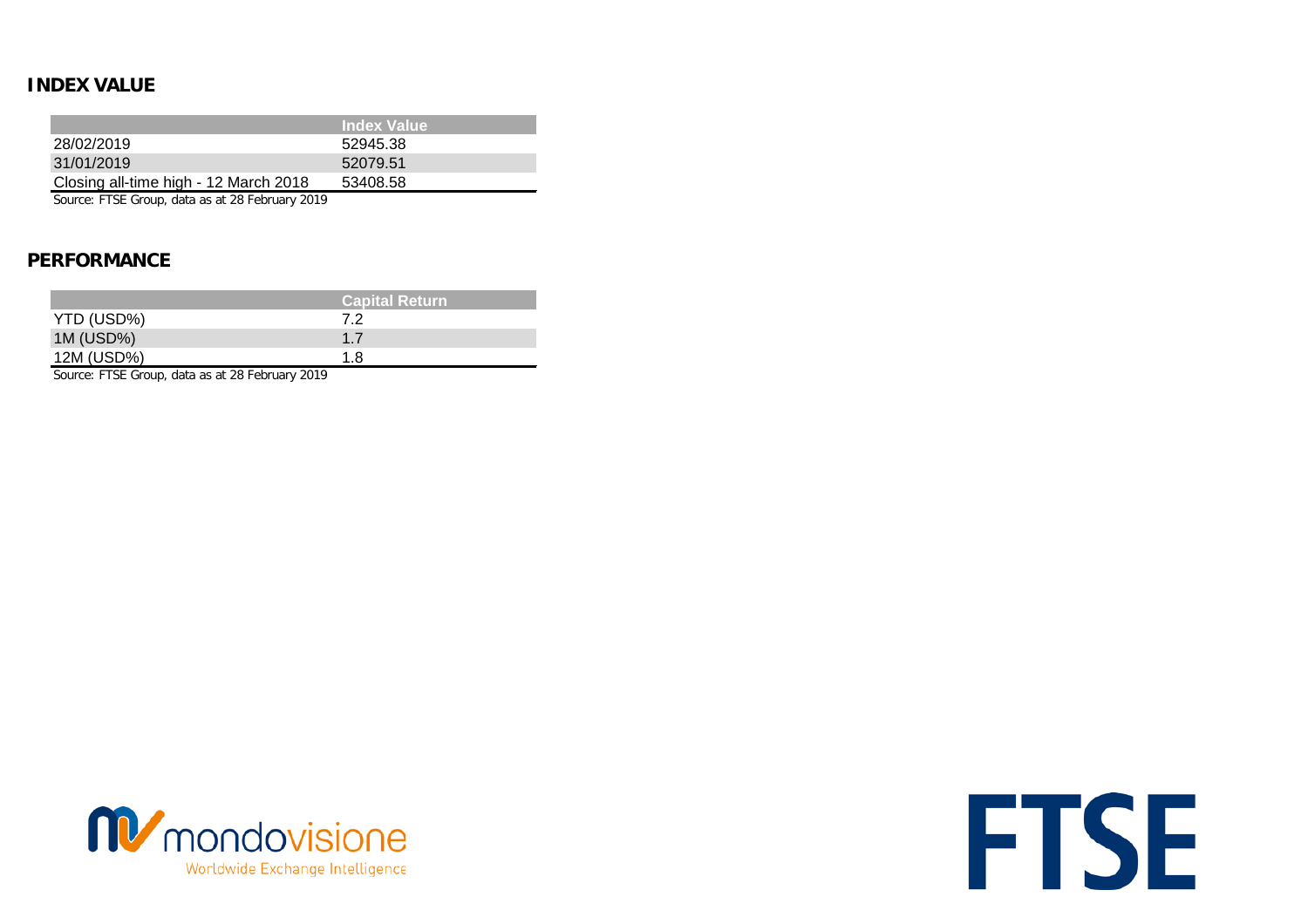#### **CONSTITUENT MARKET CAPITALISATION AND CAPITAL RETURN RANKED BY 1 MONTH PERFORMANCE (USD TERMS)**

| <b>Constituent Name</b>             | <b>Country</b>              | <b>Net Market Cap</b> | 1M Performance (%) YTD Performance 12M Performance |         |         |
|-------------------------------------|-----------------------------|-----------------------|----------------------------------------------------|---------|---------|
|                                     |                             | (USDm)                |                                                    | $(\%)$  | $(\%)$  |
| Hellenic Exchanges SA               | Greece                      | 265                   | 13.6                                               | 12.5    | $-21.3$ |
| Hong Kong Exchanges & Clearing      | Hong Kong                   | 42,739                | 10.9                                               | 19.1    | $-5$    |
| ASX                                 | Australia                   | 9,603                 | 6.9                                                | 17.6    | 9.1     |
| <b>TMX Group Limited</b>            | Canada                      | 3,444                 | 4.1                                                | 21.1    | 4.8     |
| Nasdaq                              | <b>USA</b>                  | 10,550                | 4                                                  | 12.3    | 13.4    |
| Bolsa Mexicana de Valores SAB de CV | Mexico                      | 865                   | 3.9                                                | 22.7    | 12.7    |
| Nairobi Securities Exchange         | Kenya                       | 36                    | 3.3                                                | 0.2     | $-27.5$ |
| <b>Cboe Global Markets</b>          | <b>USA</b>                  | 10,692                | 2.8                                                | $-2$    | $-14.4$ |
| Singapore Exchange                  | Singapore                   | 4,760                 | 2.1                                                | 10.6    | 1.7     |
| B <sub>3</sub> SA                   | <b>Brazil</b>               | 17,230                | 1.2                                                | 26.4    | 10.9    |
| S.C. Bursa de Valori Bucuresti S.A. | Romania                     | 43                    | 0.5                                                | 4.7     | $-27.9$ |
| Intercontinental Exchange           | <b>USA</b>                  | 43,247                | 0.5                                                | 2.4     | 5.6     |
| Japan Exchange Group                | Japan                       | 9,457                 | 0.5                                                | 8.9     | 1.5     |
| Philippine Stock Exchange           | Philippines                 | 304                   | 0.3                                                | 4.5     | $-24$   |
| <b>Dubai Financial Market</b>       | <b>United Arab Emirates</b> | 369                   | 0.1                                                | 5.4     | $-23$   |
| <b>Bulgarian Stock Exchange</b>     | <b>Bulgaria</b>             | 11                    | 0.1                                                | 5.1     | $-9$    |
| <b>CME Group</b>                    | <b>USA</b>                  | 64,227                | $-0.2$                                             | $-3.3$  | 9.5     |
| London Stock Exchange Group         | <b>United Kingdom</b>       | 18,675                | $-0.5$                                             | 15.9    | 8       |
| <b>NZX Ltd</b>                      | New Zealand                 | 187                   | $-0.8$                                             | 1.6     | $-8$    |
| Euronext                            | France                      | 4,251                 | $-1.1$                                             | 6.2     | $-12.6$ |
| Warsaw Stock Exchange               | Poland                      | 286                   | $-1.2$                                             | 9.1     | $-17.1$ |
| Bursa Malaysia                      | Malaysia                    | 902                   | $-2$                                               | 5.5     | $-8.3$  |
| Moscow Exchange                     | Russia                      | 1,969                 | $-2.3$                                             | 19.6    | $-30.3$ |
| <b>BSE</b>                          | India                       | 99                    | $-3.5$                                             | $-6.7$  | $-34.8$ |
| Deutsche Boerse                     | Germany                     | 23,608                | $-5.2$                                             | 5.4     | $-5.2$  |
| Bolsas y Mercados Espanoles         | Spain                       | 2,176                 | $-5.7$                                             | 2.7     | $-15.6$ |
| Multi Commodity Exchange of India   | India                       | 136                   | $-7.1$                                             | $-12.7$ | $-23.2$ |
| <b>JSE</b>                          | South Africa                | 980                   | $-7.2$                                             | $-0.2$  | $-33.5$ |

Source: FTSE Group, data as at 28 February 2019



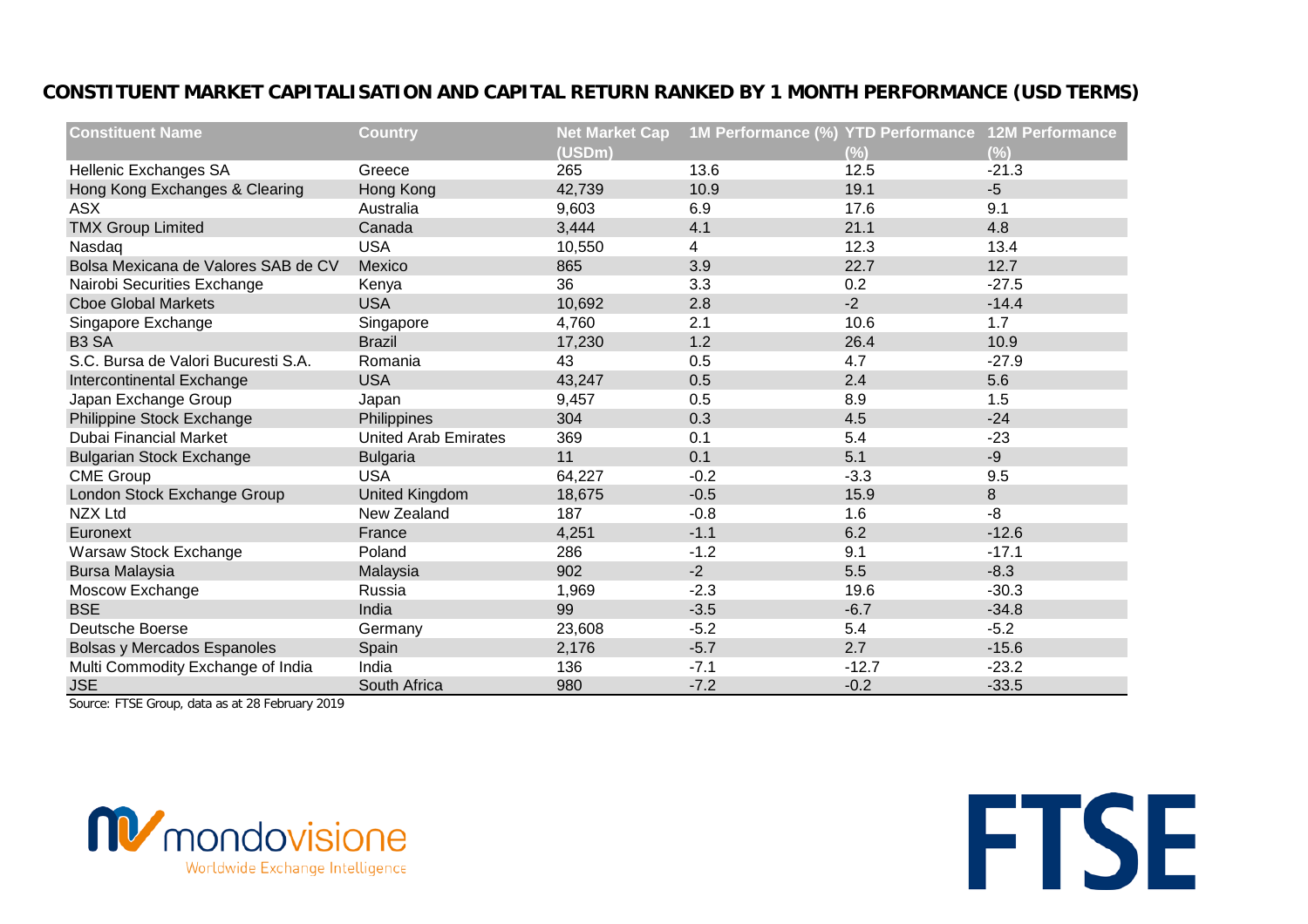### **CONSTITUENT CAPITAL RETURNS RANKED BY 1 MONTH PERFORMANCE (LOCAL CURRENCY TERMS)**

| <b>Constituent Name</b>             | Country                     | <b>Currency</b> | 1M Performance (%) YTD Performance 12M Performance |        |         |
|-------------------------------------|-----------------------------|-----------------|----------------------------------------------------|--------|---------|
|                                     |                             |                 |                                                    | (%)    | $(\% )$ |
| <b>Hellenic Exchanges SA</b>        | Greece                      | <b>EUR</b>      | 14.5                                               | 13     | $-15.7$ |
| Hong Kong Exchanges & Clearing      | Hong Kong                   | <b>HKD</b>      | 10.9                                               | 19.4   | $-4.7$  |
| <b>ASX</b>                          | Australia                   | <b>AUD</b>      | 9.5                                                | 16.4   | 19.5    |
| Bolsa Mexicana de Valores SAB de CV | Mexico                      | <b>MXN</b>      | 5.2                                                | 20     | 15.1    |
| <b>TMX Group Limited</b>            | Canada                      | CAD             | 4.4                                                | 16.8   | 7.7     |
| B <sub>3</sub> SA                   | <b>Brazil</b>               | <b>BRL</b>      | 4.2                                                | 22.3   | 28      |
| Nasdaq                              | <b>USA</b>                  | <b>USD</b>      | 4                                                  | 12.3   | 13.4    |
| Japan Exchange Group                | Japan                       | <b>JPY</b>      | 2.8                                                | 10.5   | 5.9     |
| <b>Cboe Global Markets</b>          | <b>USA</b>                  | <b>USD</b>      | 2.8                                                | $-2$   | $-14.4$ |
| Singapore Exchange                  | Singapore                   | <b>SGD</b>      | 2.6                                                | 9.7    | 3.8     |
| Nairobi Securities Exchange         | Kenya                       | <b>KES</b>      | 2.5                                                | $-1.7$ | $-28.5$ |
| S.C. Bursa de Valori Bucuresti S.A. | Romania                     | <b>RON</b>      | 1.4                                                | 7.1    | $-21.3$ |
| NZX Ltd                             | New Zealand                 | <b>NZD</b>      | $\mathbf 1$                                        | 0      | $-2.5$  |
| <b>Bulgarian Stock Exchange</b>     | <b>Bulgaria</b>             | <b>BGN</b>      | 0.9                                                | 5.6    | $-2.6$  |
| Intercontinental Exchange           | <b>USA</b>                  | <b>USD</b>      | 0.5                                                | 2.4    | 5.6     |
| Warsaw Stock Exchange               | Poland                      | <b>PLN</b>      | 0.5                                                | 9.7    | $-8.6$  |
| <b>Dubai Financial Market</b>       | <b>United Arab Emirates</b> | <b>AED</b>      | 0.1                                                | 5.4    | $-23$   |
| <b>CME Group</b>                    | <b>USA</b>                  | <b>USD</b>      | $-0.2$                                             | $-3.3$ | 9.5     |
| Philippine Stock Exchange           | Philippines                 | PHP             | $-0.4$                                             | 2.8    | $-24.5$ |
| Euronext                            | France                      | <b>EUR</b>      | $-0.4$                                             | 6.7    | $-6.4$  |
| London Stock Exchange Group         | United Kingdom              | <b>PNC</b>      | $-1.6$                                             | 11     | 11.9    |
| <b>JSE</b>                          | South Africa                | <b>ZAR</b>      | $-1.6$                                             | $-2.4$ | $-20.8$ |
| Moscow Exchange                     | Russia                      | <b>RUB</b>      | $-1.7$                                             | 13.6   | $-18.4$ |
| Bursa Malaysia                      | Malaysia                    | <b>MYR</b>      | $-2.7$                                             | 3.8    | $-4.8$  |
| <b>BSE</b>                          | India                       | <b>INR</b>      | $-3.5$                                             | $-4.9$ | $-28.8$ |
| Deutsche Boerse                     | Germany                     | <b>EUR</b>      | $-4.4$                                             | 5.9    | 1.5     |
| Bolsas y Mercados Espanoles         | Spain                       | <b>EUR</b>      | $-4.9$                                             | 3.1    | $-9.6$  |
| Multi Commodity Exchange of India   | India                       | <b>INR</b>      | $-7.1$                                             | $-11$  | $-16.2$ |

Source: FTSE Group, data as at 28 February 2019



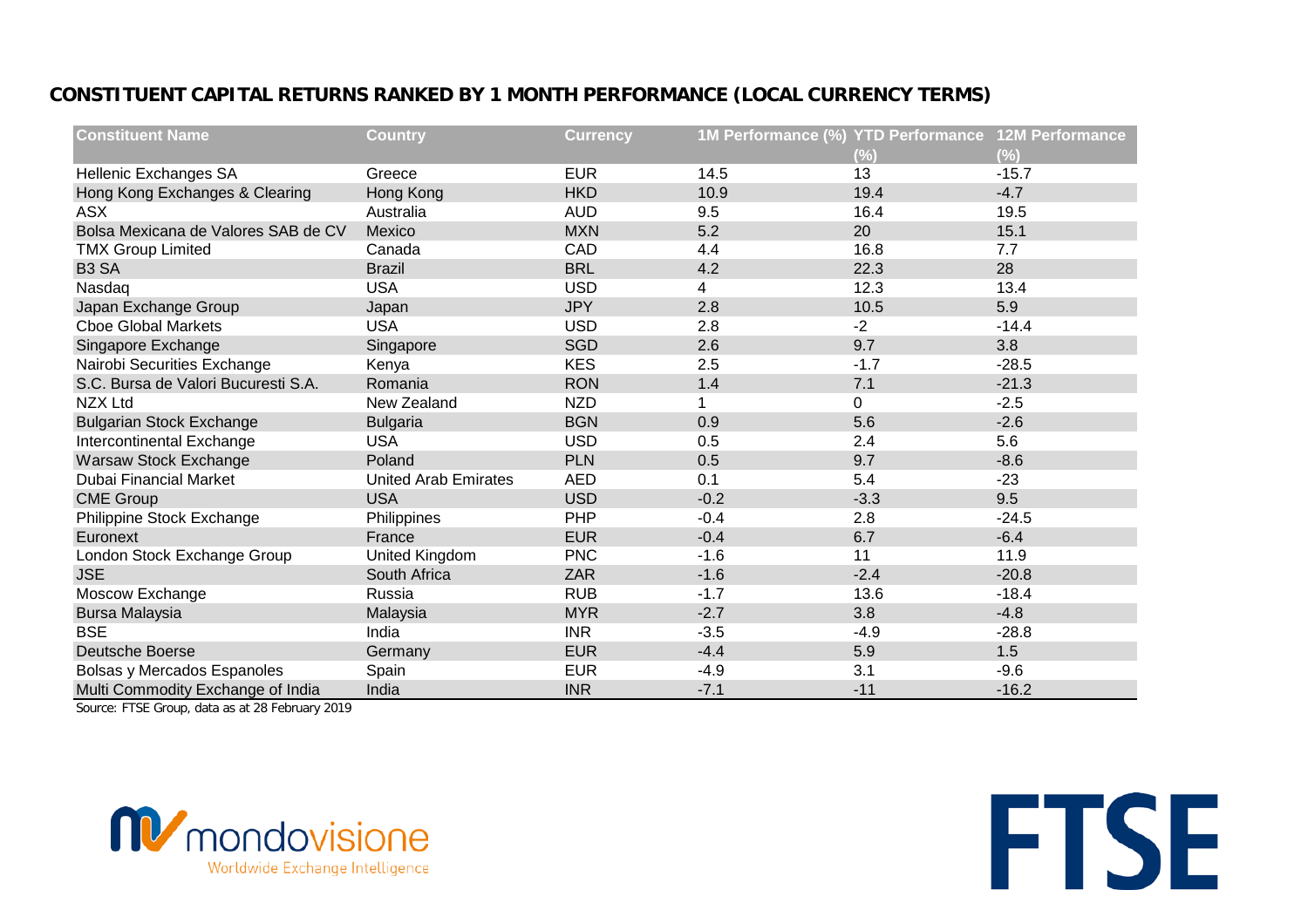#### **1 YEAR PERFORMANCE CHART OF THE FTSE MONDO VISIONE EXCHANGES INDEX (USD CAPITAL RETURN)**



**FTSE** 

Source: FTSE Group, data as at 28 February 2019 © FTSE International Limited